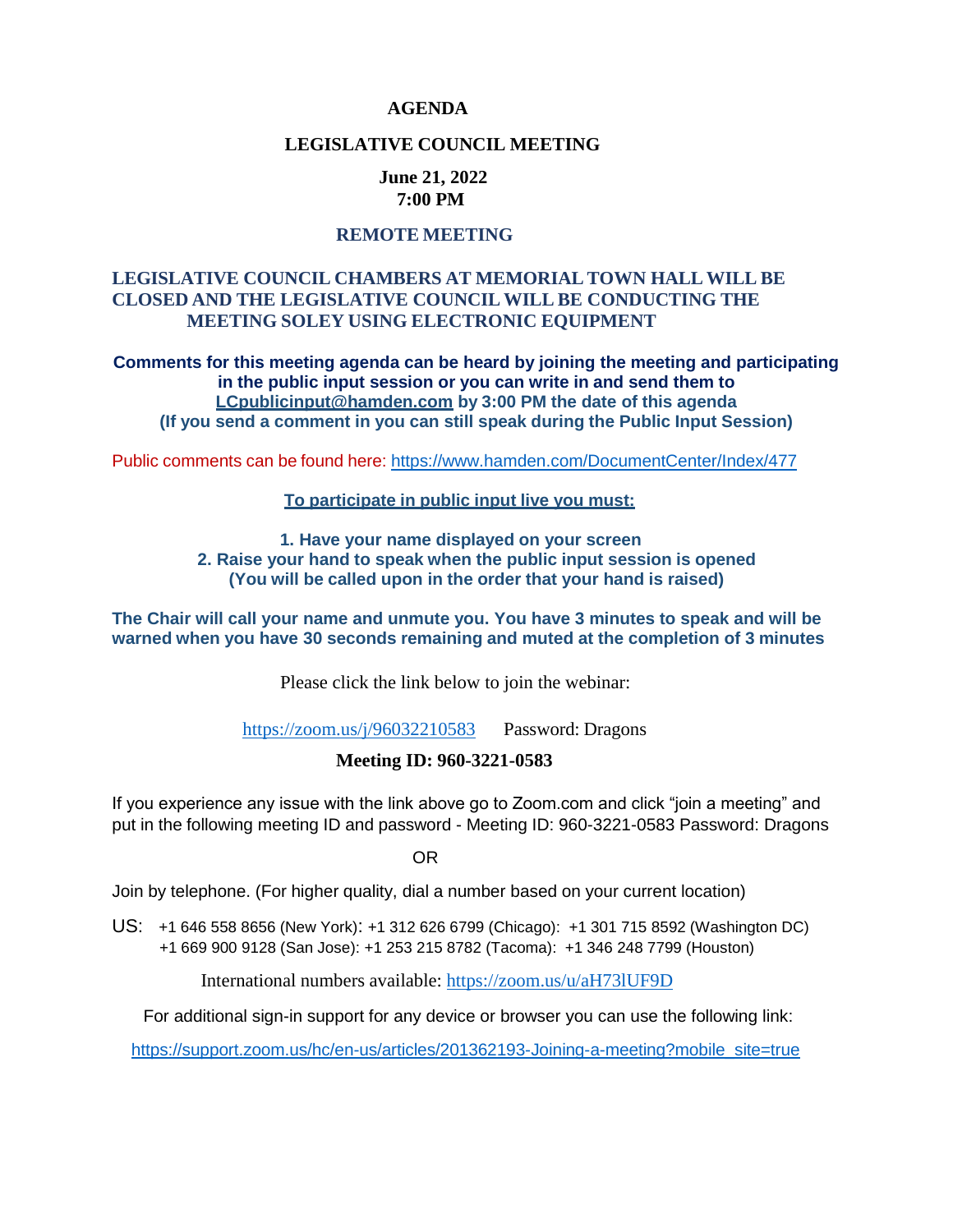- **1. CALL OF THE MEETING AND TAKING OF THE ROLL**
- **2. PLEDGE OF ALLEGIANCE**
- **3. PUBLIC INPUT SESSION**
- **4. CORRESPONDENCE**
- **5. REPORT OF THE PRESIDENT**
- **6. REPORT OF BOARDS AND DEPARTMENTS**

# **7. REPORTS OF COUNCIL LIAISONS**

**8. APPROVAL OF PREVIOUS MINUTES –** March 16, 2022 – March 17, 2022 – June 6, 2022 [https://www.hamden.com/AgendaCenter/ViewFile/Minutes/\\_05162022-3044](https://www.hamden.com/AgendaCenter/ViewFile/Minutes/_05162022-3044) [https://www.hamden.com/AgendaCenter/ViewFile/Minutes/\\_05172022-3052](https://www.hamden.com/AgendaCenter/ViewFile/Minutes/_05172022-3052) [https://www.hamden.com/AgendaCenter/ViewFile/Minutes/\\_06062022-3080](https://www.hamden.com/AgendaCenter/ViewFile/Minutes/_06062022-3080)

# **9. EXECUTIVE SESSION:**

**10. CONSENT CALENDAR: The Consent Calendar includes all items that have passed unanimously in Committee on June 6th and will now be considered in toto by unanimous consent:**

**1. Order amending the 2021-2022 Fiscal Year Budget – Town/BOE Medical Insurance account**

[https://www.hamden.com/DocumentCenter/View/6132/06062022\\_Order-Budget-Amend-](https://www.hamden.com/DocumentCenter/View/6132/06062022_Order-Budget-Amend-Town-BOE-medical-ins-2022)[Town-BOE-medical-ins-2022](https://www.hamden.com/DocumentCenter/View/6132/06062022_Order-Budget-Amend-Town-BOE-medical-ins-2022)

- **2. Order amending the 2021-2022 Fiscal Year Budget – Accrued Benefits/Retirement** [https://www.hamden.com/DocumentCenter/View/6133/06062022\\_Order-Budget-Amend](https://www.hamden.com/DocumentCenter/View/6133/06062022_Order-Budget-Amend-accrued-benefits-retirement-2022)[accrued-benefits-retirement-2022](https://www.hamden.com/DocumentCenter/View/6133/06062022_Order-Budget-Amend-accrued-benefits-retirement-2022)
- **3. Resolution establishing a reserve fund for capital and nonrecurring expenditures** [https://www.hamden.com/DocumentCenter/View/6136/06062022\\_Res-Establish-Reserve-](https://www.hamden.com/DocumentCenter/View/6136/06062022_Res-Establish-Reserve-Fund-for-Capital-and-Nonrecurring-Expenditures)[Fund-for-Capital-and-Nonrecurring-Expenditures](https://www.hamden.com/DocumentCenter/View/6136/06062022_Res-Establish-Reserve-Fund-for-Capital-and-Nonrecurring-Expenditures)
- **4. Order authorizing intradepartmental transfer 2021-2022 FY Budget – \$40,000 to Prof./Tech. (Town Attorney)** [https://www.hamden.com/DocumentCenter/View/6130/06062022\\_Order\\_TA\\_Intra-](https://www.hamden.com/DocumentCenter/View/6130/06062022_Order_TA_Intra-Dept_transfer_40k)Dept\_transfer\_40k
- **5. Order authorizing the Mayor to sign a purchase and sale agreement for the sale of property at 670 Wintergreen Avenue, Hamden – Wintergreen School**  [https://www.hamden.com/DocumentCenter/View/6126/06062022\\_Order-Mayor-Sign-](https://www.hamden.com/DocumentCenter/View/6126/06062022_Order-Mayor-Sign-%20%20%20%20Purchase-and-Sale-Wintergreen)[Purchase-and-Sale-Wintergreen](https://www.hamden.com/DocumentCenter/View/6126/06062022_Order-Mayor-Sign-%20%20%20%20Purchase-and-Sale-Wintergreen)